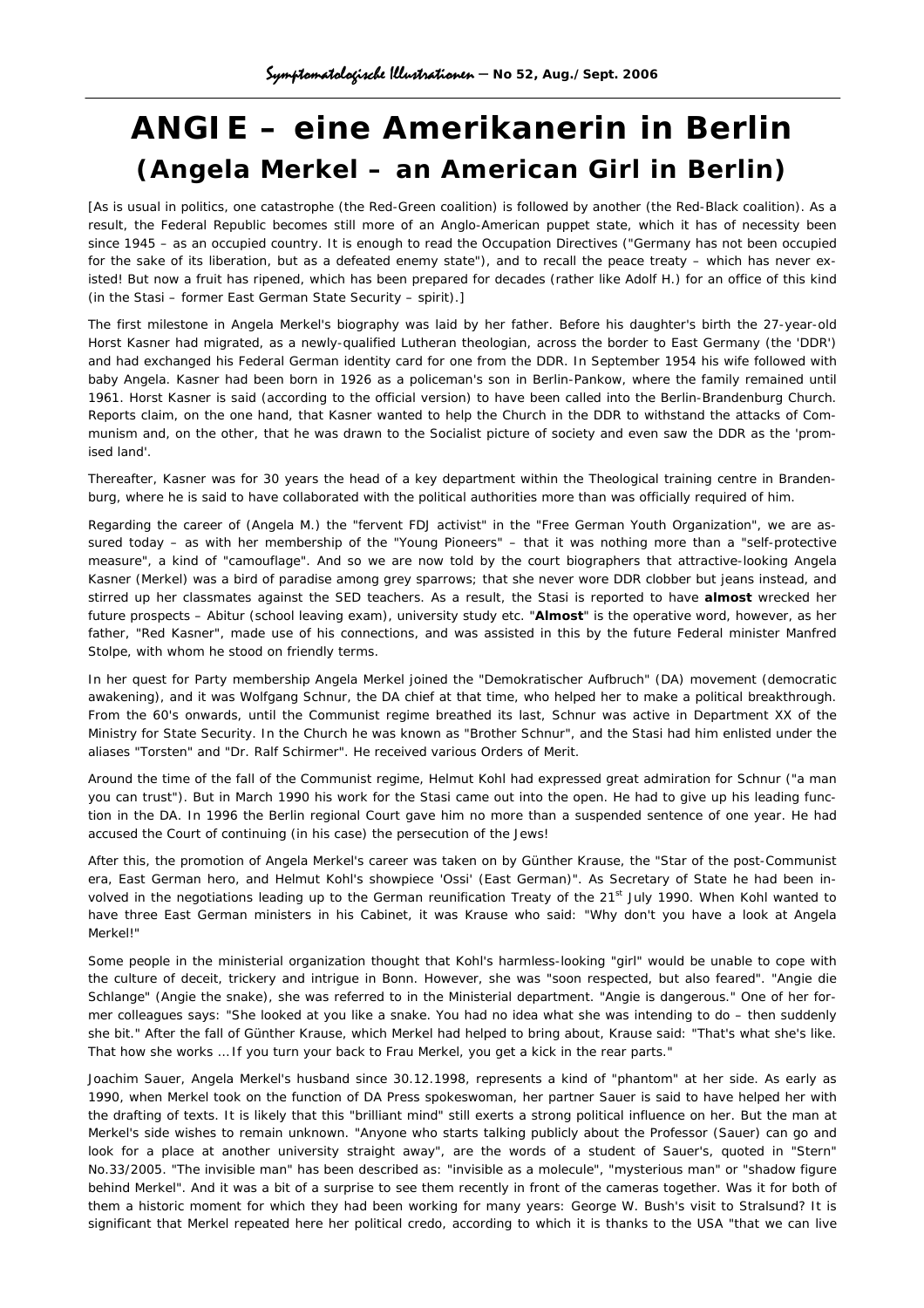united and in freedom together in Germany".<sup>[1](#page-1-0)</sup>

 $\overline{a}$ 

On the blackest day in the history of the CDU to date, the  $4<sup>th</sup>$  November 1999, when the 'illegal donations affair' made the headlines as a result of the warrant for the arrest of Walter Leisler-Kiep, Angela Merkel came through unscathed, as the "sugar doll from the illegal cash squad". She was allowed to play the privileged role of "Mrs Clean". On the 10<sup>th</sup> February 2000 she was hailed by "Die Welt" as the chief whistle-blower and as a model of trustworthiness. Admittedly, "Die Zeit" ventured to ask the question: "Was she (i.e. Merkel) not raised in the very Augean Stables which she now wants to clean out?" But her record remained unblemished, even when it was reported that the Mecklenburg-Vorpommern regional branch of the CDU had received considerable sums from the illegal coffers.

After 'Stasi-Schnur' and 'Scandal-Krause', the third promoter of Merkel's career was Helmut Kohl. She was referred to as "the creature of Kohl", and said herself: "What I have become – I have become, in the first place, thanks to Helmut Kohl." But it was not Kohl who sought out Merkel, it was she herself who had taken steps to ensure that she would be introduced to him on the "Party Day of Reunification" on the  $1^{st}$  -  $2^{nd}$  October 1990. Kohl seems to have taken a liking to her on the spot.

At the end of 1999 Leisler-Kiep came to grief as a result of the illegal donations scandal, He was fined 30 daily quotas of DM 1500 for tax evasion, and in 2004 he was served a fine of over 40,500 Euros for having made – not under oath – false statements before the committee set up by the German Bundestag for the investigation of party donations.

Leisler-Kiep had long been a central figure in the interfusion of "elite circles" of the Federal Republic with the US East Coast oligarchy. In 1971 – this is also the time when he assumed the function of Treasurer for the CDU – the CDU/CSU bloc in the Bundestag had entrusted him with the task of "cultivating international contacts". In 1999 Chancellor Schröder appointed him "Personal Envoy for special missions abroad". But he is said also to have a strong influence on members of Merkel's innermost circle.

In addition to his leadership function in the influential "Atlantic Bridge" association – from 1984 to 2000 he stood as commander on the "bridge", and since then he has been honorary President and an undisputed 'grey eminence' – he was also a long-standing member of the "Bilderbergers" and of Rockefeller's Trilateral Commission. He recalls: "In the sauna with David Rockefeller, then meetings with the Jewish Presidents, then the Council on Foreign Relations. In dinner-jacket to a dinner with 250 guests, given by World Bank president Wolfensohn. Somebody remarks: 'If a bomb explodes now, goodbye to capitalism'."

Those specially chosen as future members of the "Atlantic Bridge" are known as the "Young Leaders". Several people in the closest circle of advisors of Angela Merkel have come from this group: Friedbert Pflüger, or Eckard von Klaeden – Merkel's most important right-hand-man "Ecki". During her term of office as Federal minister, Merkel herself was ceremoniously received into this powerful, behind-the-scenes, trans-Atlantic circle, which was founded in 1952 on the initiative of Eric M. Warburg.

On 23.10.2004 Merkel was a speaker at the "28<sup>th</sup> Meeting of the European Group" of the "Trilateral Commission" in Berlin. The first meeting of the Bilderbergers which she attended took place from the 5<sup>th</sup>-8<sup>th</sup> May 2006 in the Nobel Hotel in Rottach-Egern. Gerhard Schröder only came to pay his respects very briefly. The Federal Cabinet was represented by Minister for the Interior Otto Schily, "our darling in Berlin" [Note by translator: Schily was a Green Party representative (with connections to Anthroposophy), who was apparently much liked by the Americans]. Doubtlessly the new darling is Angela Merkel, whose electoral victory was presumably "decided" on that occasion.

On the  $27<sup>th</sup>$  May 2005, three days before her official nomination as CDU candidate for the Chancellorship, Richard Perle, Bilderberger and influential "Prince of Darkness" behind the scenes of the White House and Wall Street, announced in the Trade Journal: "In the event of an electoral victory of Frau Merkel I expect there will be a decided improvement in bilateral relations … Angela Merkel is very firmly rooted in the trans-Atlantic tradition. She gives full support to Nato and works to achieve close agreement between Berlin and Washington."

One of Perle's most trusted associates in the German Federal Republic is Jeffrey "Jeff" Gedmin. Since 2001 he has been the head of the German branch of the US Aspen Institute, with headquarters in Berlin. "He represents exclusively the world-view of a Richard Perle or Paul Wolfowitz." He has fastened himself to the heels of Angela Merkel, and has meanwhile come to be known as "the USA's secret ambassador in Germany".

Three weeks after Perle's meeting with Merkel at the Bilderberg gathering in Rottach-Egern, and three days after his public expression of support for her, the great day arrived on the 30<sup>th</sup> May 2005: Merkel was nominated the C-Parties' candidate for the Chancellorship. The election took place by means of unanimously supportive applause and banging on tables; there was neither a debate, nor questions about alternative candidates, nor a secret ballot.

From the Stasi-world into the spheres of the Trilaterals and Bilderbergers? Does Chancellor Merkel show us by way of example that the difference between these two worlds is only apparent? It is not difficult to see that this Stasiprepared soul has the best possible potential for serving the goals of the Western "global world".

Symptomatologische Illustrationen **– No 52, Aug./Sept. 2006 <sup>2</sup>**

<span id="page-1-0"></span>In Stralsund, Merkel and the town Mayor had chosen 1000 worthy citizens to welcome the President. The old quarter of the town was emptied. 12,500 policemen sealed off the whole district. In Stralsund alone 1000 drain lids were welded shut. And 1.3 kilometres of triple barbed wire were laid around Bush's hotel. Against this background his mission to bring democracy and freedom to the world could be presented in an ideal fashion. The pictures demonstrated the advantages people enjoy when democracy is victorious over tyranny. (*Süddeutsche Zeitung*, 14.7. 2006).